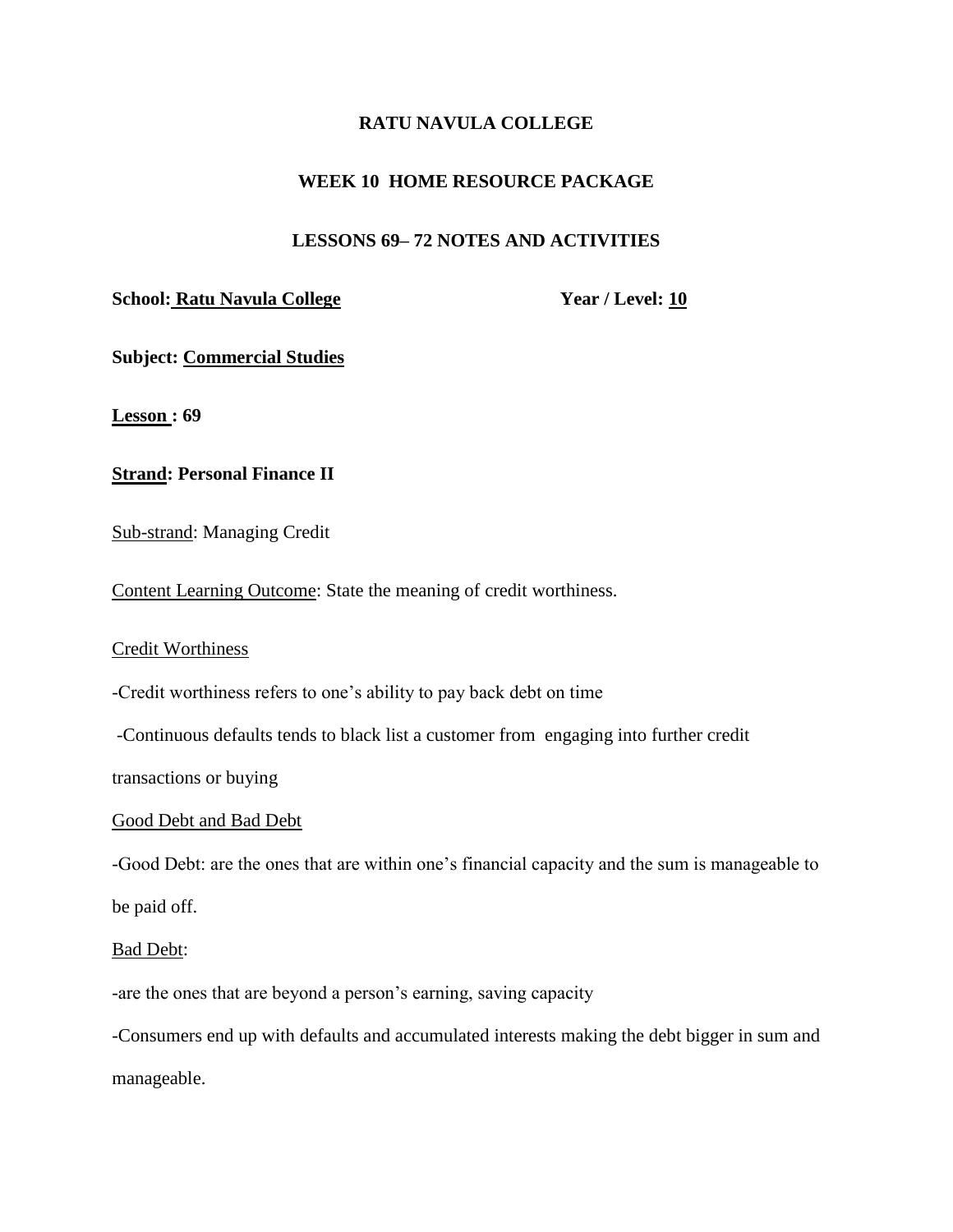# **Activity**



- a. Interpret the cartoon above in relation to engaging in bad debts?
- b. Explain why the consumer is demanded to act immediately
- c. Describe the impact of increasing debt on current and future spending options?

d. Explain why it is important for the seller to assess credit worthiness of the consumer before the making any credit sales.

- e. Explain the concept of cycle of borrowing.
- f. Differentiate between good debt and bad debt.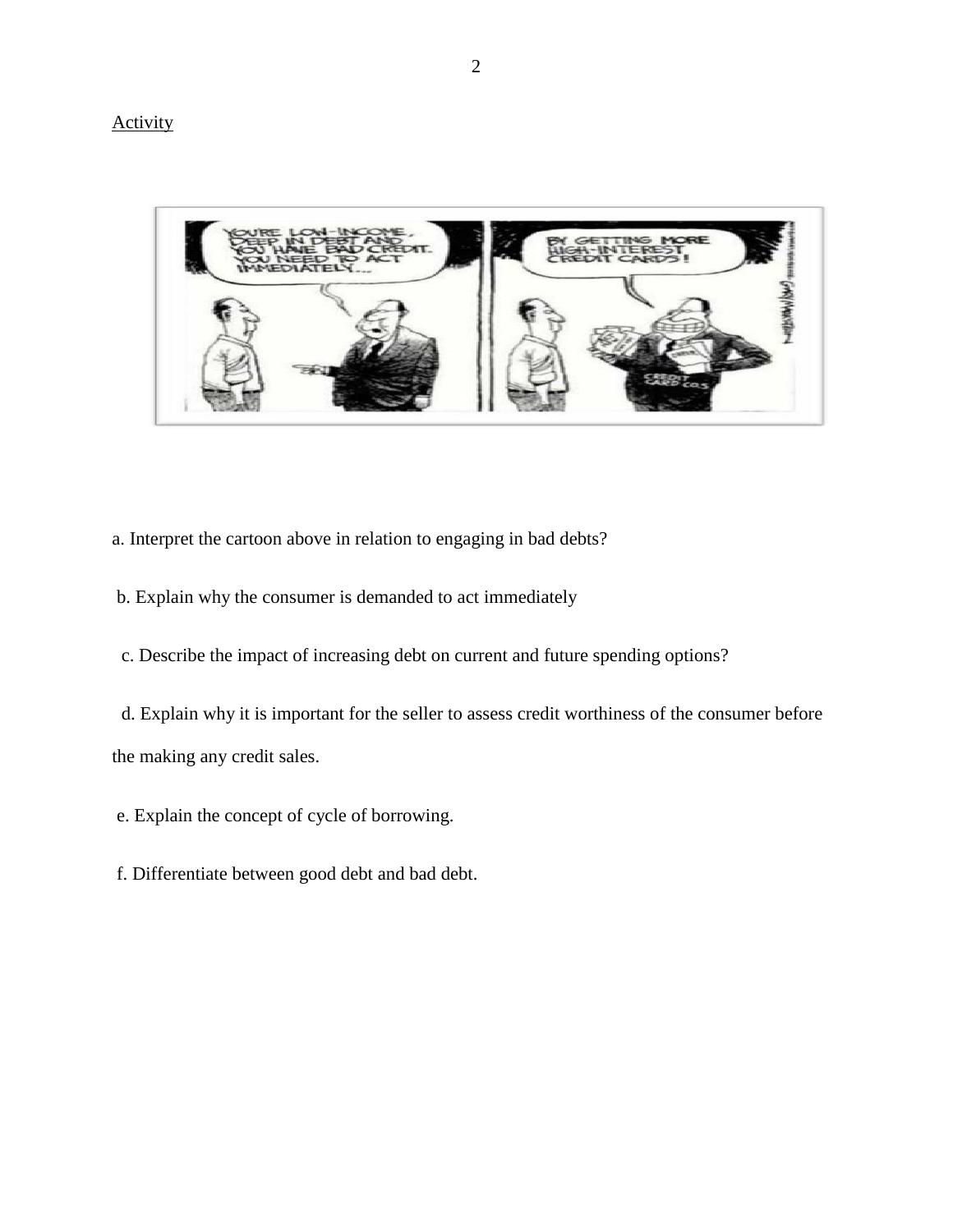**Lesson : 70**

# **Strand: Personal Finance II**

Sub-strand: Managing risk And Financial Planning

Content Learning Outcome: Investigate possible risks for a family.

Possible Risks for Loss of Value

These are some of the possible risks for loss of value in your family's property.

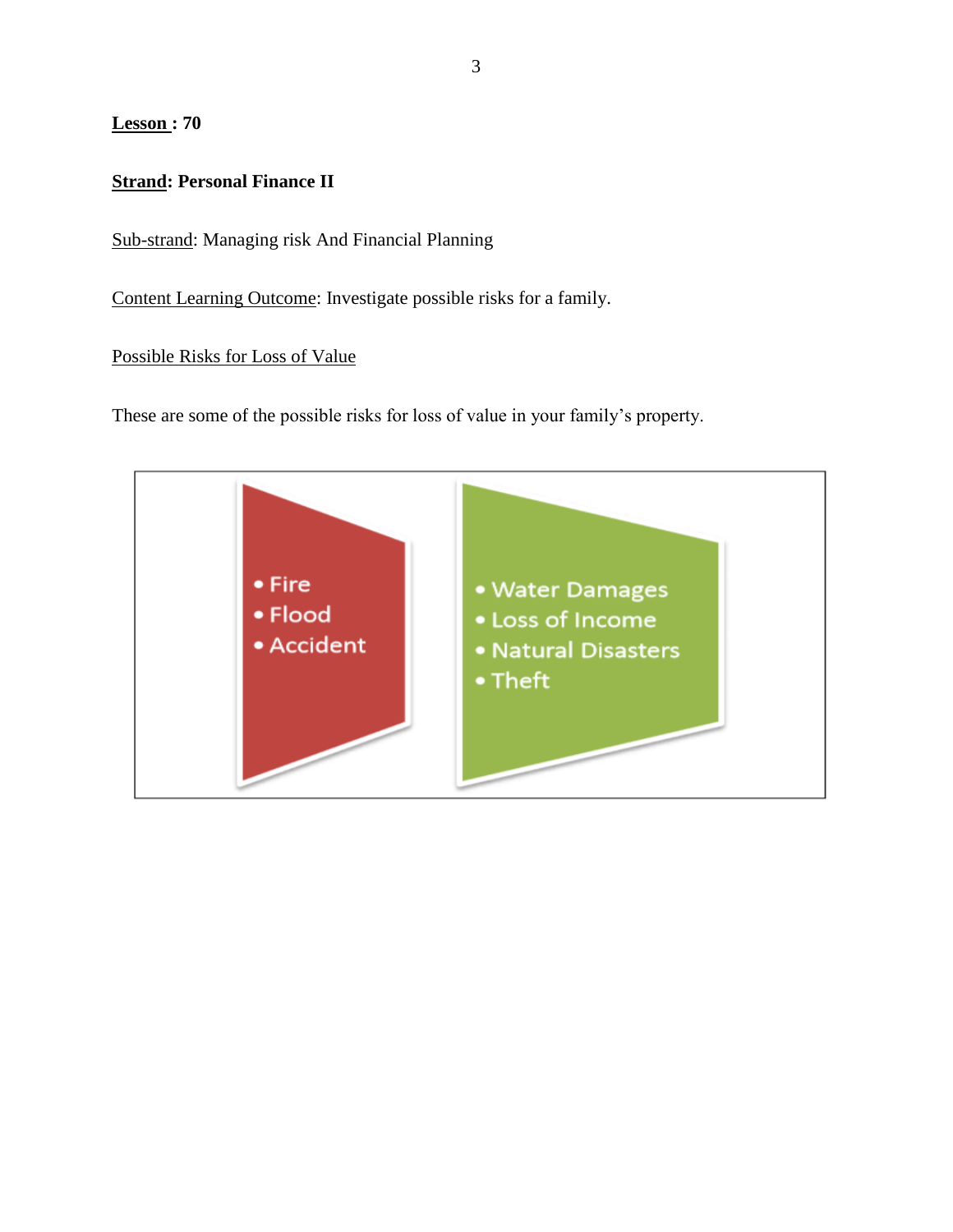# **Activity**

| <b>Risk</b>               | Impact on Family/ Individual | What can be done to minimize<br>risk of event happening? |
|---------------------------|------------------------------|----------------------------------------------------------|
| Fire damage               |                              |                                                          |
| Water damage              |                              |                                                          |
| Weather damage            |                              |                                                          |
| Loss by burglary or theft |                              |                                                          |

| Oil leaking or overflow          |                                  |
|----------------------------------|----------------------------------|
| Collision or impact              |                                  |
| Destruction by animals or people |                                  |
| Illness in Fiji or Overseas      |                                  |
| Accidental breakage or damages   |                                  |
| Missed plane connection          |                                  |
|                                  | Source: FinED Fiii Form 4 Manual |

# **Lesson : 71**

# **Strand: Personal Finance II**

# Sub-strand: Managing risk And Financial Planning

Content Learning Outcome: Identify the principles of insurance.

# Definition of Insurance

-Insurance is a way of transferring the risk of loss from an individual or business to an insurer.

The insurer agrees to pay the policy holder a sum of money should a specific event occur in

return for premium.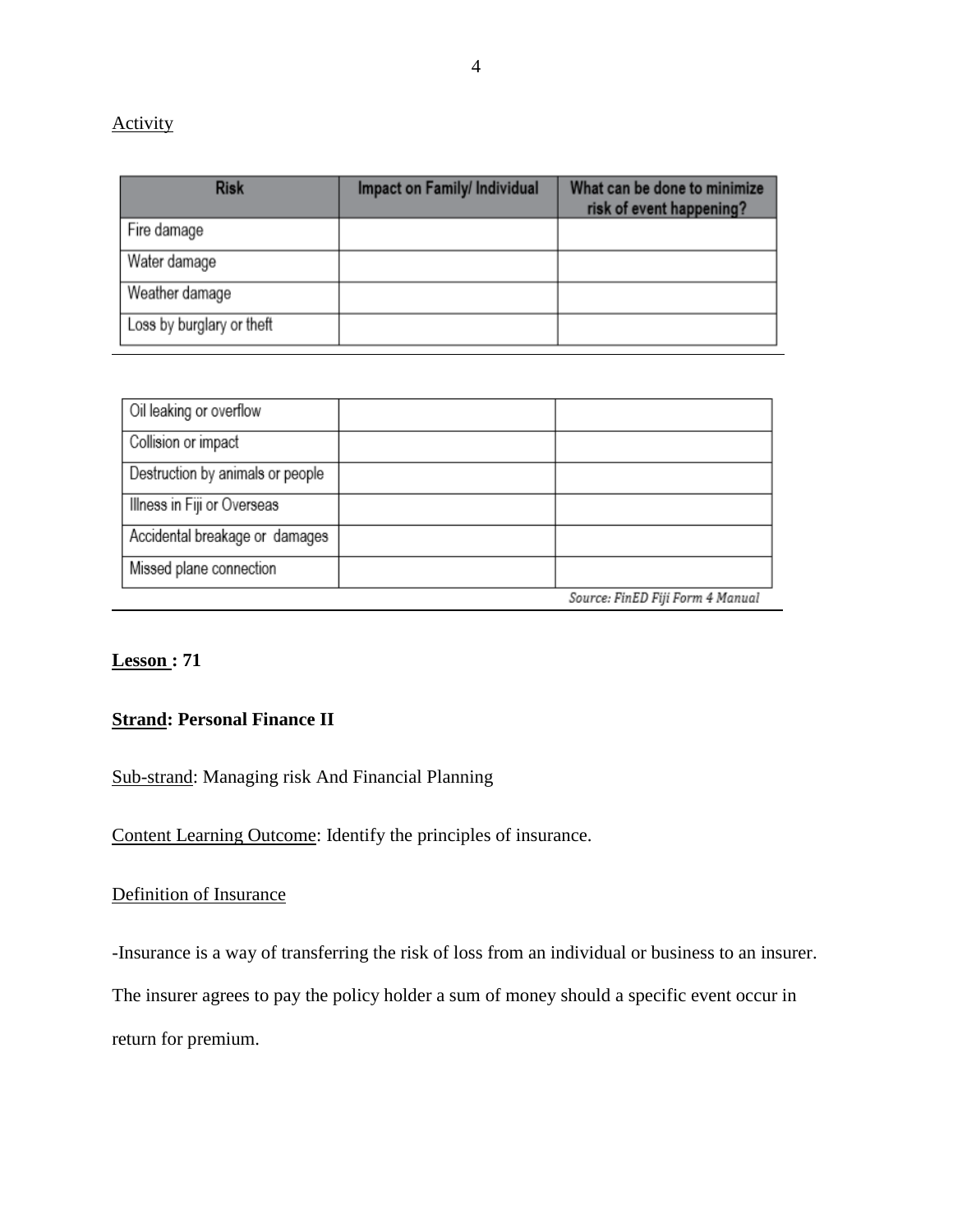-It is a legal contract in which an insurer promises to pay a specified amount to an insured party or policy holder in the event of a misfortune or if something happens which causes the insurer to suffer a financial loss. [ Applied Economics]

#### Principles of Insurance

There are four principles of insurance:

#### 1. Principle of Indemnity

The principle of indemnity states that in the event of a loss, an insured firm or an individual cannot collect from the insurer an amount greater than the actual dollar amount of the loss.

#### 2. Principle of Uberrimae Fidei

This is a "Latin phrase" which means "utmost good faith". This principle requires that:

a. The insured must disclose all the relevant facts to the insurer.

b. The insurers must honor all the promises made in the policy

#### 3. Principle of Insurable Interest

A person who suffers financial losses from his own property is allowed to insure against risk. The person can insure his own house however he cannot insure another person's house or property if he has no insurable interest.

#### 4. The Principle of Proximate Clause

Under proximate clause a person can claim for damages against the event as proximately stated in the terms of the insurance policy. For example your property is insured against fire thus an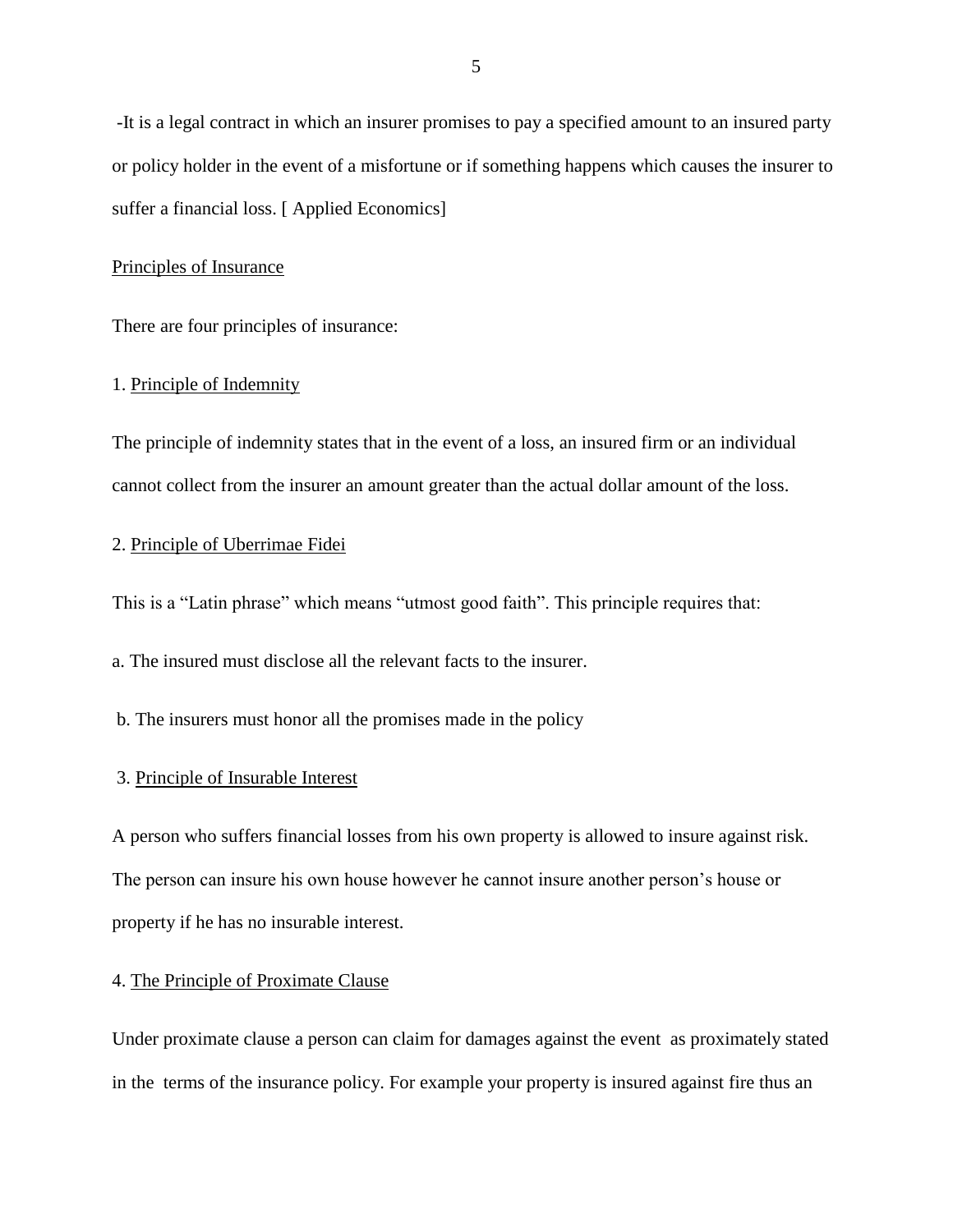insurance company will pay for the damages if it is valid and directly related to the event. On the other hand, you insure yourself against death by accident while driving you die due to heart attack. Thus the claim becomes invalid as this has been excluded from the policy.

### **Activity**

Research on the number of insurance companies available in Fiji. In your research find the following:

a. Identify the products they offer and which products are the most popular ones.

b. Investigate the generic financial products available to young people in the short and medium term

c. Compare the risk and return from savings and investment products over time.

d. Give examples of terms and conditions of different policies and rights to be exercised.

## **Lesson : 72**

### **Strand: Personal Finance II**

Sub-strand: Managing risk And Financial Planning

Content Learning Outcome: Identify the insurance agents in Fiji.

Insurance Agents In Fiji

-LICI

-BSP Life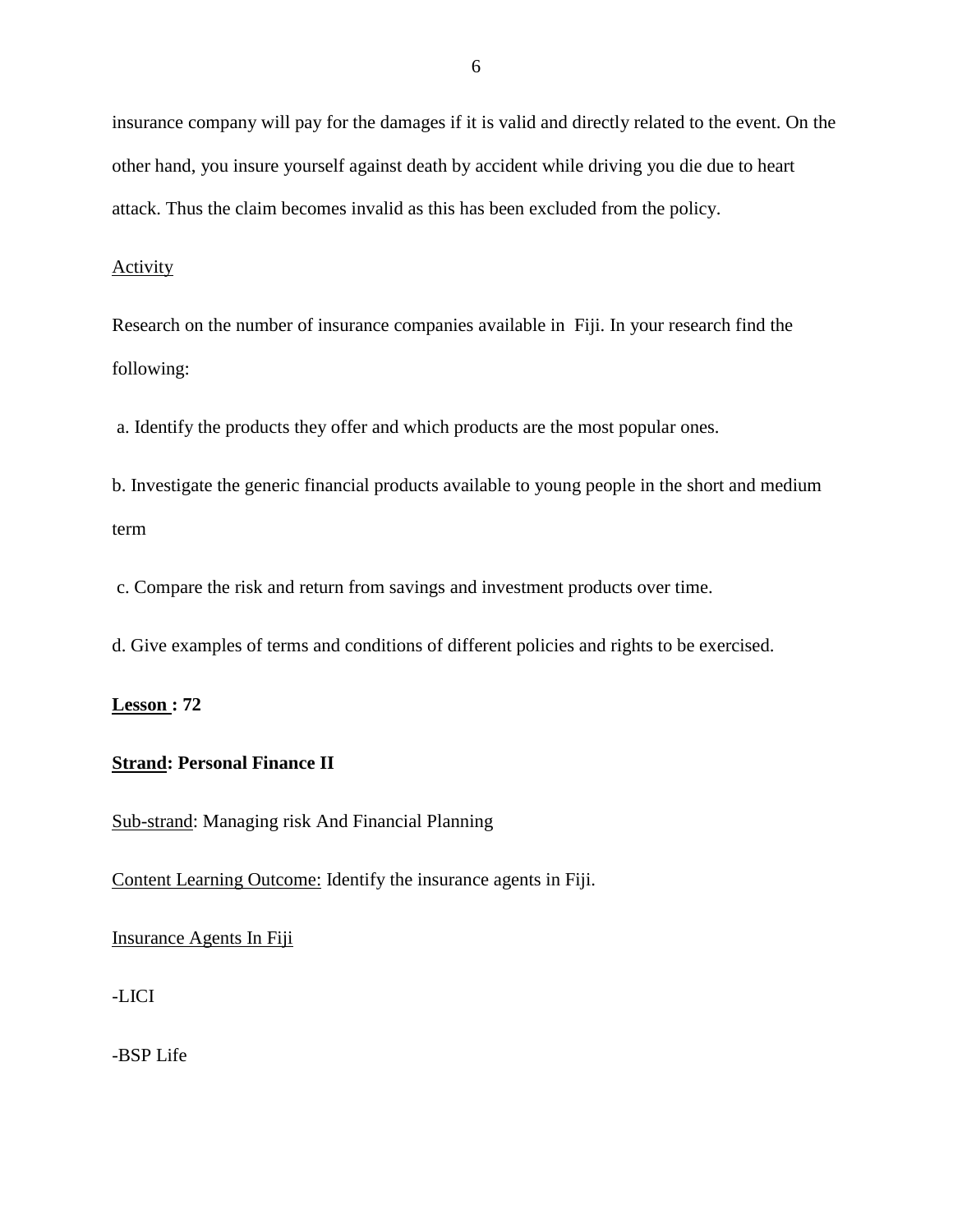## -Sun Insurance

-Tower insurance

## Products Offered by Insurance Companies

-Life Insurance or Personal Insurance

-Property Insurance

-Marine Insurance

-Fire Insurance

-Liability Insurance

-Guarantee Insurance.

Insurance is categorized based on risk, type, and hazards.

## Popular Types of Insurance in Fiji

Potential Financial Products Include:

-On Call Savings Account

-Credit Card

-Term Deposit

-Insurance Products such as:

-Life Insurance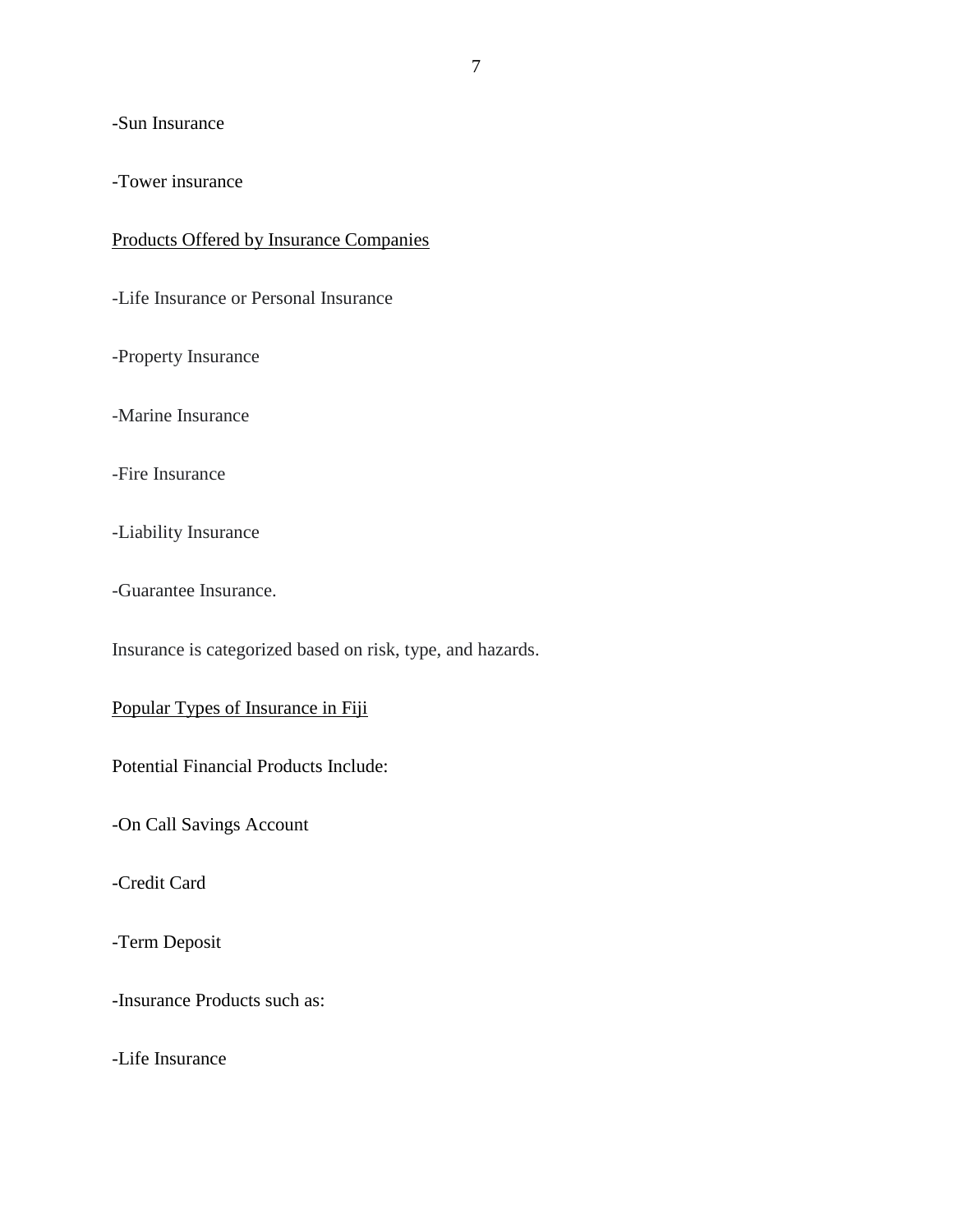-Car Insurance

-House and Content Insurance

-Income Protection Insurance

-Travel Insurance

-Health Insurance

-Superannuation Products

-Internet Banking

# **Activity**

1. Define insurance.

2. Give an example of a method to protect against the following risks:

a. theft

b. serious illness